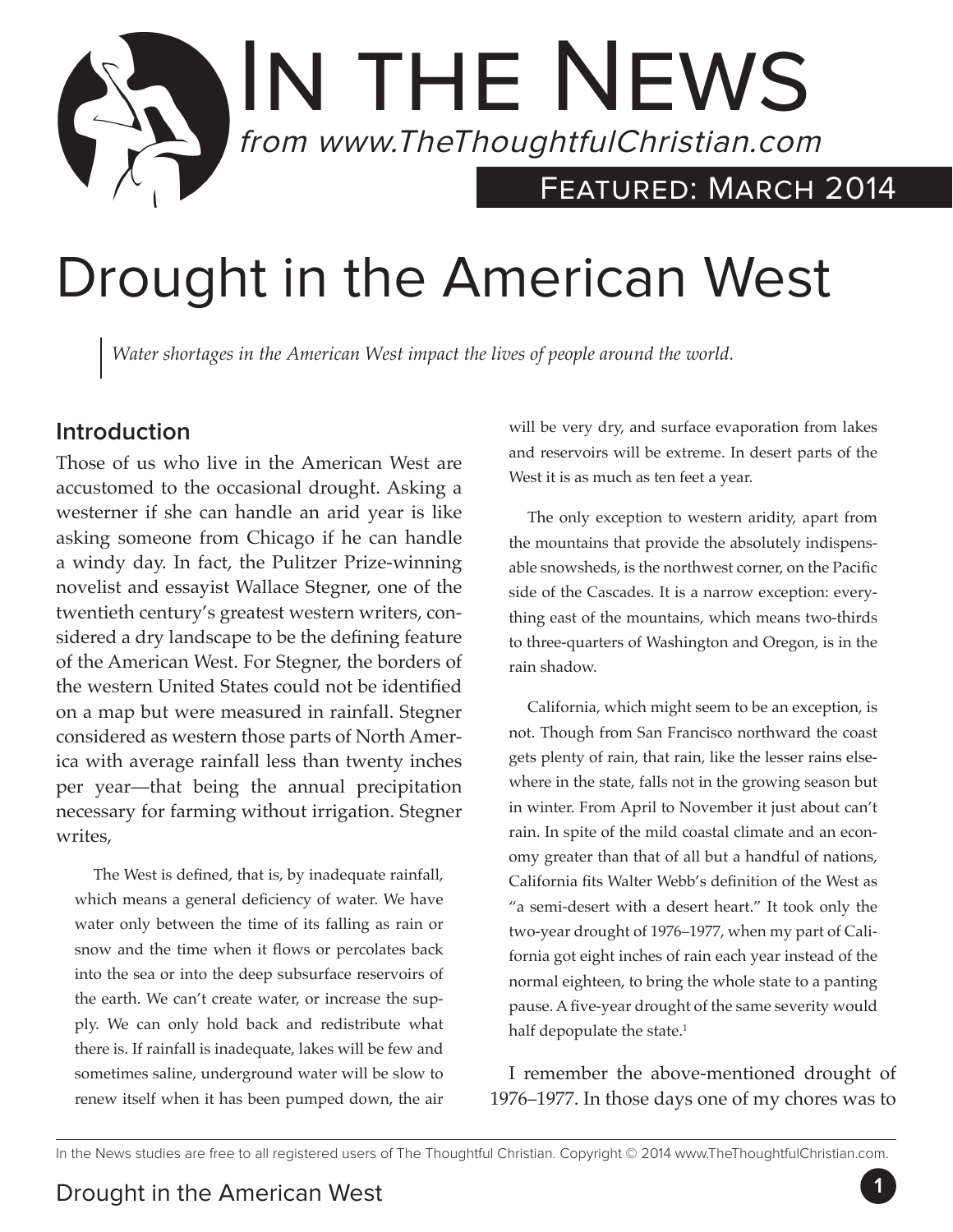measure the depth of water in our well so that my mother could decide if there was enough water to run a load of laundry. My two brothers and I took one bath a week, using a tub of shared water that we saved and used to flush the toilet (but only after observing the maxim "if it's yellow, let it mellow; if it's brown, flush it down"), and I grew up on the coast north of San Francisco, the part of the Golden State that Stegner described as getting "plenty of rain."

The severity of the drought, etched on my eight-year-old mind, remains vivid today, and in light of those memories it is startling to consider the fact that the drought currently sucking the moisture out of the American West is worse than the dry spell visited upon the region while Jimmy Carter lived on Pennsylvania Avenue and the Swedish band ABBA introduced the world to the earworm that is "Dancing Queen."

In fact, using historical data we know that 2013 was the driest year since the United States took California from Mexico and started recording annual rainfall. By using scientific analysis of tree rings and studying the sediment in nowdry lake beds, climatologists speculate that the last fourteen months in California have been the driest spell of similar length since 1850.2 Across the West, lakes and reservoirs are running out of water. Rivers have become creeks, and creeks have become muddy trails. The Sierra snowpack's annual melting keeps California in water during the dry months, but it is almost nonexistent this

And it could get worse. The same scientists who have determined this year to be the driest in centuries tell us that the pre-Columbian history of the American West was marked by dry spells that lasted for decades and even for centuries, and it's possible we are entering into another such prolonged arid epoch.<sup>4</sup>

We may soon have the opportunity to test Stegner's theory that five years of severe drought could half-depopulate the state of California. All winter, as folks living to the east have been digging out from under a long succession of snowstorms, Californians have been tweeting selfies from the beaches of Santa Cruz and Santa Barbara, all in the sure confidence that friends and family members in places like Ohio will be jealous. But in coming years westerners may come to regret it as we move east in search of water and learn to depend on our new neighbors to teach us the fine art of scraping ice off our windshields.

#### **Feeling the Drought**

In California, as in the rest of the American West, farmers and communities dependent on farming have been the first to experience the devastation of this historic drought, and it is through the suffering of farmers that the rest of the country and even the world—will feel the effects of the parched western landscape.

California produces nearly one half of the fruits and vegetables that Americans consume. The lettuce on your Whopper? It came from the Salinas

### Farmers will let more than half a million acres of prime farmland lie fallow this year.

year. Unless there is serious and sustained rainfall in March, dozens of Californian communities will run out of water before the start of the summer dry season.<sup>3</sup>

or Imperial Valley, and the tomato probably came from the San Joaquin Valley, as did the raisins in your kid's Happy Meal. The strawberries on your shortcake came from a farm on the coast. The

olives on your pizza, the rice in your sushi, and the eponymous nuts in your Almond Joy all came from the Sacramento Valley. The garlic in your pasta sauce—like your computer—came from the



In the News studies are free to all registered users of The Thoughtful Christian. Copyright © 2014 www.TheThoughtfulChristian.com.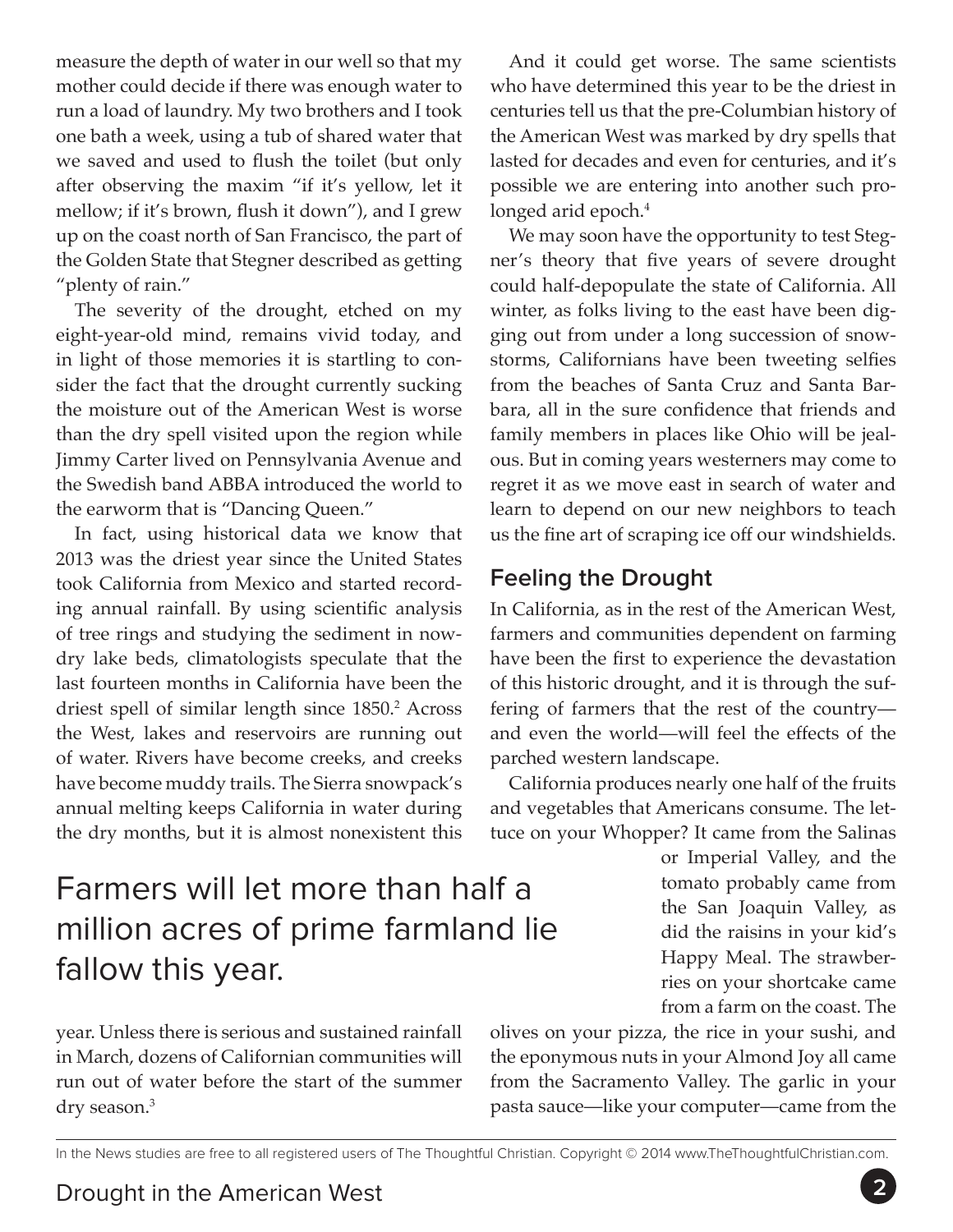Santa Clara Valley, and the cab/merlot blend in your wine glass came from the Napa Valley.

All the above-mentioned Californian crops are threatened by the current drought, as are crops and herds of livestock across the West. If the drought is deep and the crops fail and the herds die off, Americans will still eat the grains, fruits, and vegetables we are accustomed to buying from western farmers. We will continue drinking wine and grilling steak, but the price for such foods will skyrocket because they will need to be imported from overseas. This will put pressure on food prices globally, which will have a devastating effect on the billion or so people around the world who subsist on less than a dollar a day.

No one wants to see the agricultural productivity of the American West dry up, but as water resources become increasingly scarce, politicians and policy makers are faced with difficult decisions. Rural communities without water are unable to produce the food necessary to feed the populations who depend on them. Urban areas without water are prone to disease and civil unrest. So who should get the water? It is a difficult decision. Already in California, the federal government, for the first time ever, will supply no water to farmers in California's Sacramento and San Joaquin Valleys. As a result, it is expected that farmers will let more than half a million acres of prime farmland lie fallow this year.<sup>5</sup>

In California, one proposed solution is to divert more water from the Sacramento-San Joaquin Delta, a large, inland estuary at the confluence of the state's two largest rivers that is fed by watersheds on the western slope of the Sierra Nevada and the eastern slopes of the mountain ranges that separate the Central Valley from the Pacific Ocean. Even in dry years, the delta is wet, and California's governor, Jerry Brown, has endorsed a plan to build a massive, thirty-mile-long system of tunnels to divert water from the delta to parched farmland in the San Joaquin Valley. The

water would help irrigate farmland and feed the nation, but draining more water from the delta is not without ecological consequences—to say nothing of its \$15 billion price tag. The region is home to several threatened and endangered fish and other water-dependent species of plants and animals. And as fresh water leaves the delta, it is replaced by salt water from San Francisco Bay, into which the delta drains. If too much water is drained from the delta, salt water could reach and destroy—the farms.

The current drought is hard on farmers, but most of the people affected by the drought live in giant, sprawling metropolitan areas such as Los Angeles, Las Vegas, and the San Francisco Bay area, where the water shortage will not be felt as acutely—at least not at first. While many smaller western municipalities—barring a miracle—will run out of water before the end of summer and while the federal government has cut water allocation to municipalities in half this year,<sup>6</sup> most larger cities have enough water in reserve to last another year or so, but only if water usage habits change. Golf courses, for example, may need to be sacrificed for the greater good; the same fate may await lawns and backyard swimming pools. Westerners may need to take fewer showers, stop washing our cars as much as we'd like, and use low-flush toilets; but for all our experience dwelling in an arid landscape, making the adjustments necessary to endure another year or two of severe drought won't be easy, because Californians consume a lot of water.

For example, the city of Palm Springs in the Mojave Desert uses some 736 gallons of water per person each day. Sacramento consumes about 457 less gallons per person per day than Palm Springs, but still, 279 gallons a day is a considerable amount of water. Denizens of Los Angeles use, on average, 152 gallons of water per person per day, and in San Francisco (where there are few lawns and golf courses) the average daily usage is 98 gallons per capita.<sup>7</sup>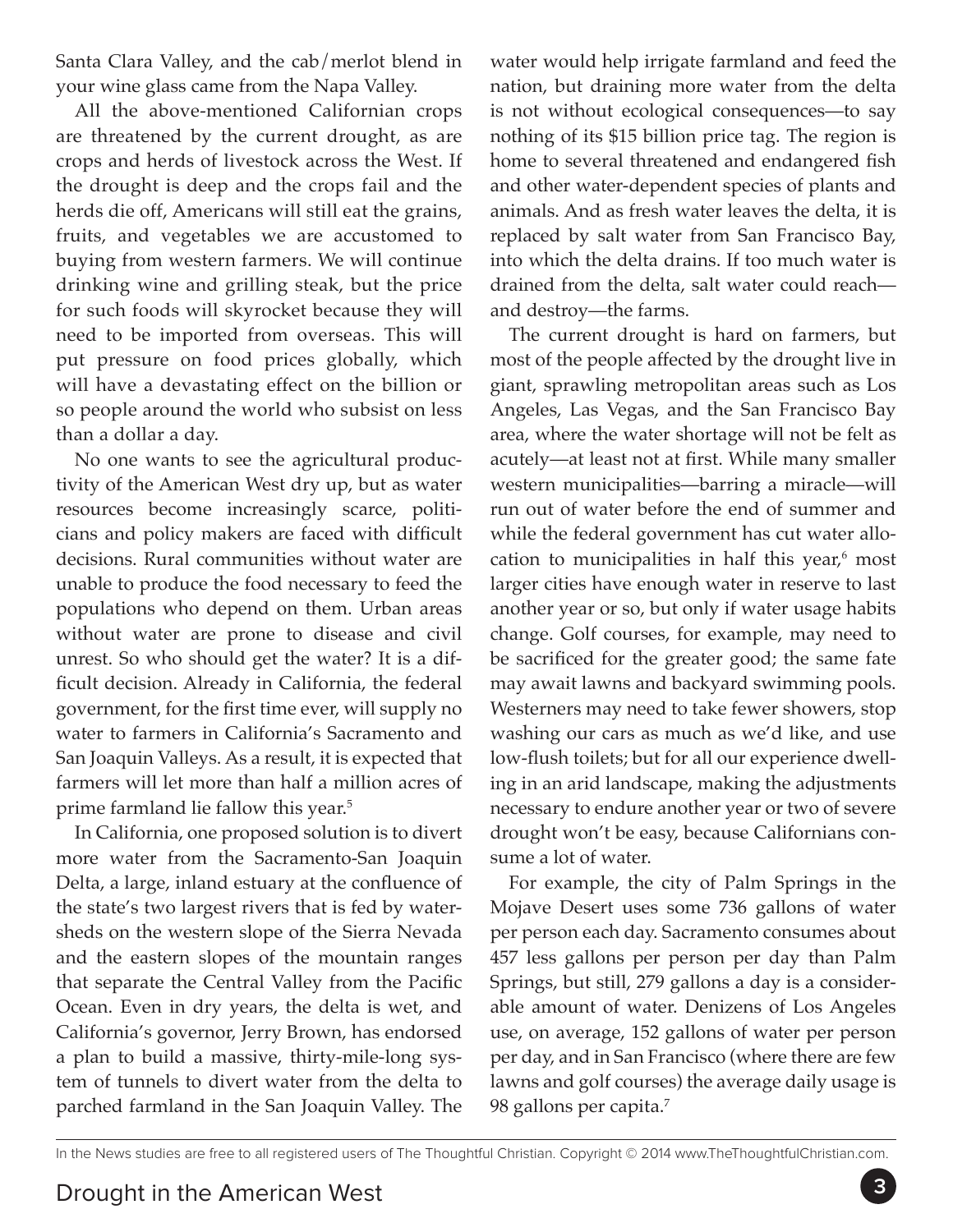In California, Governor Jerry Brown has asked residents to cut water usage by 20 percent. These restrictions are voluntary, however, and as suburban and urban residents of the Golden State consider volunteering to let their lawns die or to flush the toilet only when solid waste is

involved, the prospect of brown grass and yellow toilets stirs up resentment toward agrarian California. After all, the state's farms consume 80 percent of the state's water, and many of the nonfarmers feel as if the cities and suburbs are deprived of their fair share of the precious, limited water supply.

Yet if one considers the fact that almost all the food produced by farmers is consumed by people who are not farmers, the 80/20 split between rural and urban water usage in California becomes less well-defined: if a farmer in the Salinas Valley uses a lot of water to grow arugula that is then turned into a salad and eaten in the San Fernando Valley's suburban sprawl, was that a rural or a suburban allocation of water? A sober assessment of the economics of leafy greens says it is both, but sobriety can be in short supply when resources are scarce.

#### **Wet and Dry in Christian Spirituality**

For Christians, few symbols carry as much meaning as water, which is used in the sacrament that marks our adoption into the family of God. In liturgically minded congregations the administration of the sacrament of baptism is accompanied by a prayer that remembers that in the Bible water acts as a symbolic reminder that God's salvation is at hand: The watery chaos of the primordial flood is the stage on which God enacts the drama of creation. In the time of Noah, the world was saved from complete depravity through water. Moses led the Israelites out of bondage and into freedom through the sea. Jesus was baptized in the Jordan,

and at Cana he turned water into wine, thereby preserving a wedding's joy.

Someday meaningful rainfall will return to California and the rest of the American West. Scientists who study the oceans suggest that El Niño, a warm-water current that usually brings heavy

For Christians few symbols carry as much meaning as water, which is used in the sacrament that marks our adoption into the family of God.

> rains to the American West, is likely to return this winter,8 but there is no guarantee. The drought could drag on for years and even decades into the future.

> And if the drought abides, we may need to look for signs of grace in the absence of water as much as in its abundance. We may find ourselves remembering the stories of God providing sustenance to the Israelites in Sinai, of God restoring life to a valley of dry bones, and of Jesus resisting temptation in the wilderness. In the West, we may find our own salvation in learning to use less water and in sharing what water we have.

#### **Taking Action**

#### **What You Can Do If You Live in the West**

Pray for rain, but remember this: if we get an El Niño this winter, the same forces of nature that bring extra rain to us create drought conditions in Australia. Even in our prayers we must learn to share and to be gracious.

Conserve water: Flush the toilet only when necessary. Don't shampoo every day—this will save time, and therefore water. As you wait for your shower to get warm, consider trapping the water and using it to flush the toilet or to water your plants. Fix leaky faucets and install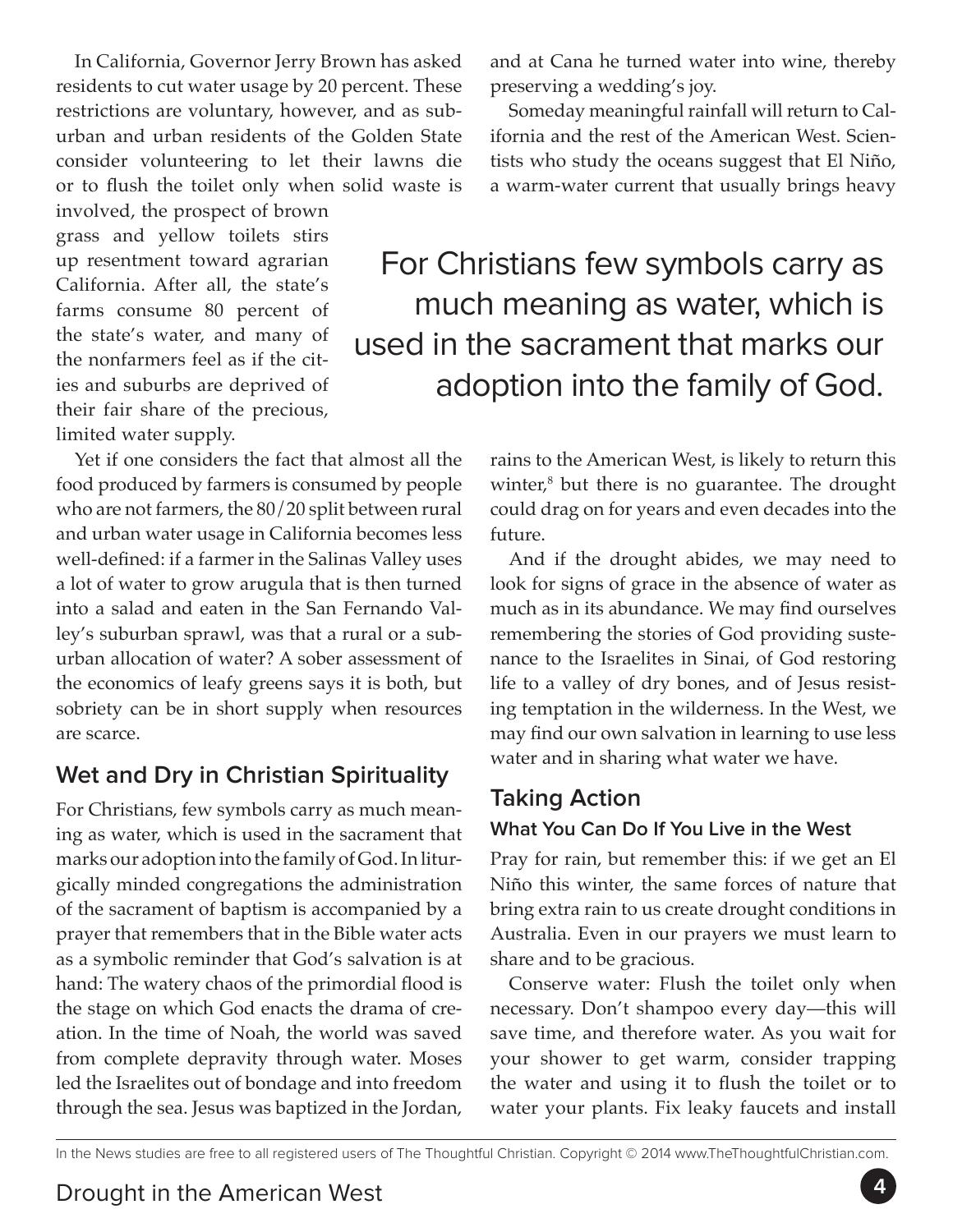low-flow toilets and shower heads. Don't water your lawn or wash your car until the drought subsides, and talk to your golf course manager about using reclaimed water for the greens and fairways.

Avoid the divisive political arguments that arise when water supplies are meager. When food produced in rural communities ends up on suburban and urban tables, there is no separation between farm and city. Proper stewardship of watersheds and wetlands preserves ecosystems that keep the earth productive, so there should be no division between agriculture and environmentalism.

#### **What You Can Do If You Don't Live in the West**

Pray for rain, and every time it rains or snows, count your blessings. Ask God to send some of what you call "nasty weather" out West.

Learn the provenance of your fruits and vegetables, and consider supporting water-smart farming by choosing to buy foods that take less water to produce. This means less western beef and fewer tomatoes and strawberries, at least until the rains return.

#### **Endnotes**

- 1. Wallace Stegner, *The American West as Living Space* (Ann Arbor: The University of Michigan Press, 1987), 6–8.
- 2. Lisa M. Krieger, "What the West's Ancient Droughts Say about Its Future," *National Geographic Daily News,* February 13, 2014, http://news.nationalgeographic.com/ news/2014/02/140214-drought-california-prehistoryscience-climate-san-francisco-2/.
- 3. Jason Dearen, "Calif. Town's Water Shortage Stokes

Fears of Future," Yahoo! News, February 6, 2014, http:// news.yahoo.com/calif-town-39-water-shortage-stokesfears-future-060207823.html.

- 4. Lisa M. Kreiger, "What the West's Ancient Droughts Say about Its Future," *National Geographic Daily News,* February 13, 2014, http://news.nationalgeographic.com/ news/2014/02/140214-drought-california-prehistoryscience-climate-san-francisco-2/.
- 5. Paul Rogers, "California Drought: Feds Say Farmers Won't Get Any Central Valley Project Water This Year," *Contra Costa Times,* February 21, 2014, http://www. contracostatimes.com/breaking-news/ci\_25201635/ california-drought-big-cut-backs-announced-waterthat.
- 6. Ibid.
- 7. Paul Rogers and Nicholas St. Fleur, "California Drought: Database Shows Big Difference between Water Guzzlers and Sippers," *San Jose Mercury News,*  February 7, 2014, http://www.mercurynews.com/ science/ci\_25090363/california-drought-water-usevaries-widely-around-state.
- 8. Maya Rhodan, "El Niño Event Likely in 2014, Researchers Say," *Time,* February 10, 2014, http:// time.com/#6526/el-nino-event-likely-in-2014 researchers-say/.

*Ben Daniel is Pastor of Montclair Presbyterian Church in Oakland, California. He blogs for the*  Huffington Post *and provides commentary for KQED FM, the largest NPR affiliate in the United States. His book,* Neighbor: Christian Encounters with Illegal Immigration, *was named the Religion Book of the Year by* ForeWord Reviews. *His most recent book is* The Search for Truth about Islam: A Christian Pastor Separates Fact from Fiction.